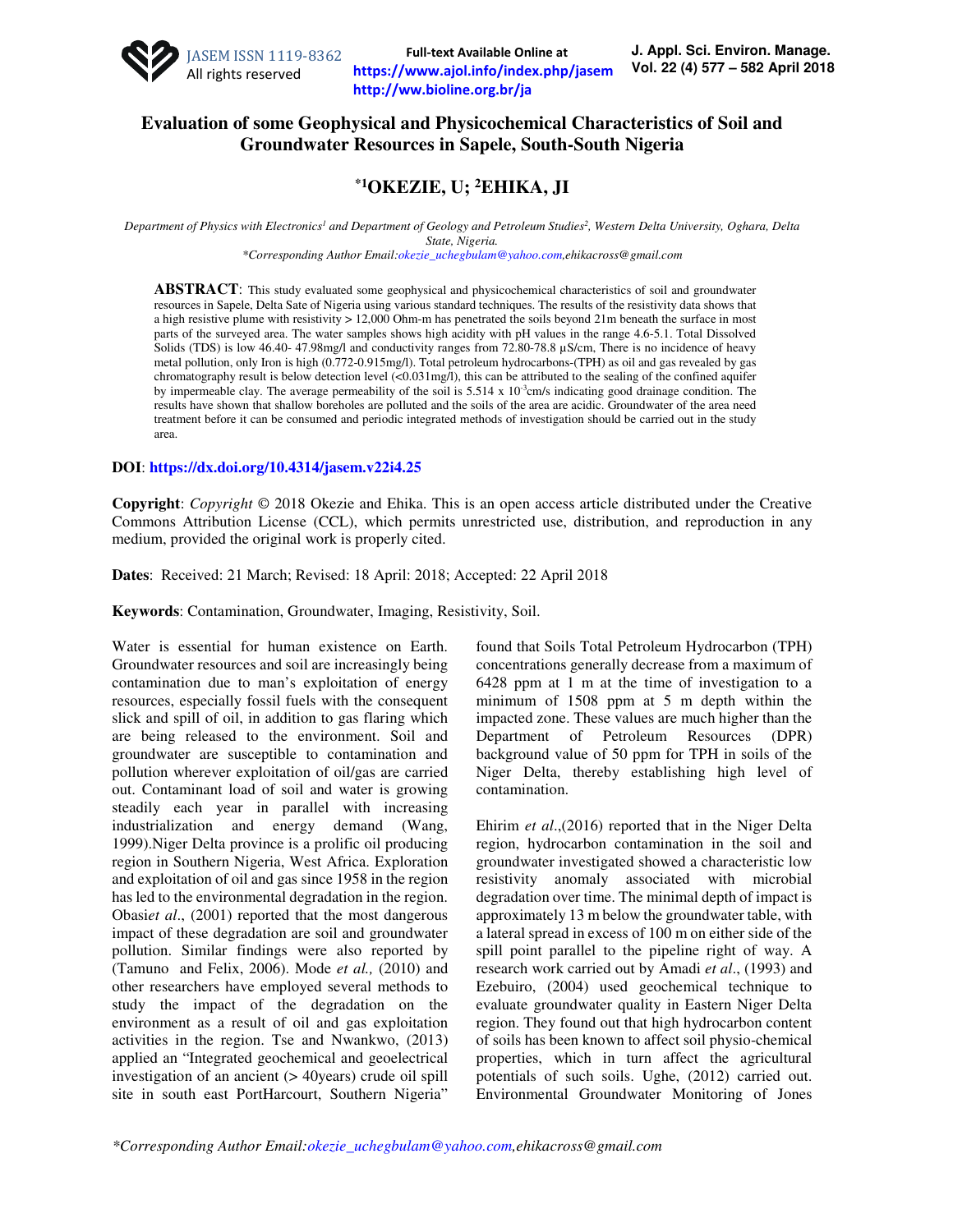Creek Field, Western Niger Delta, Nigeria" He found out that the physico-chemical condition of the groundwater within the study area is acceptable for domestic purposes as it met WHO maximum permissible standards. The groundwater was found to be mildly acidic without contamination by heavy metals, oil and grease. He reported that the high TDS may be due to the incursion of saline water into the phreatic zone. Finally, He observed that the appreciably high iron content in some of the boreholes may require treatment to further enhance the groundwater quality for domestic purposes. Oghonyon *et al*. (2015) in their work on ''Geotechnical attributes of Niger Delta soils, Warri environs'' found out that grain size distribution test show that the soil samples are mainly sand. The objectives of this study are to: determine the electrical resistivity images of the soil for possible hydrocarbon contaminant, investigate the physicochemical parameters of the groundwater and calculate the permeability of the soil in the study area.

### **MATERIALS AND METHODS**

The study area is Sapele in Delta State of Nigeria (Fig.



**Fig.1** Map of Delta State showing the study area (Modified after Odermerho, 2004)

*Description of Study Area:* Sapele is located in Delta State, Western Niger Delta. It lies between latitude 5<sup>0</sup>  $30'$ N -6<sup>0</sup>N and longitude  $5^{\circ}$  -5<sup>0</sup>45' E (Fig.1). The city hosts a flow station, oil rigs and oil pipelines crisscrossing residential areas and are owned by some of the oil and gas companies operating in the country. The area consists of fresh water swamp, coastal plain sands, mangrove swamps, and Sombreiro-Warri plains. Soils are generally hydromorphic and poorly drained. Natural vegetation occur as fresh water swamp forest, mangrove swamp forest and ever green lowland rainforest, a major source of timber. River Niger is the major drainage system from which other discrete river systems originate. The region has a humid equatorial climate. The cloud cover is high, with relative humidity and average rainfall above 80% and 3000 mm (Omo-Irabor and Oduyemi, 2006).

*Electrical Resistivity data Acquisition:* Sixty-Four (64) multi-electrode Terrameter was used for the electrical imaging with 2 m minimum electrode spacing. Each traverse covered a lateral distance of 126 m. It was complimented by the use of PASI Resistivity meter with 5 m spacing. Traverses were occupied proximal to the flow station, oilrigs and pipelines, which are also in residential areas. A small electrode spacing of 2 m was adopted for the multielectrode and 5 m for the resistivity meter in the acquisition of data, in order to be able to provide considerable details of any plume related to leakages from the oil installations and underground pipelines. Wenner and Gradient arrays were chosen in the acquisition of data because Wenner array is relatively sensitive to vertical changes of resistivity below the centre of the array, and Gradient array has advantages of image resolution and target definition and therefore, provides more details of the subsurface.

*Water Sampling:* Five (5) samples from boreholes and hand dug wells were collected from the location and stored in glass containers and kept in iced vessels. Insitu Analysis: Analysis measurements were carried out for the ground water collected. Unstable field parameters namely pH and temperature were analyzed in the field and recorded.

*pH*: Measurement of the *pH* was done by using HACH pH-meter which was pre-calibrated on the field by using standard buffers.

*Temperature:* This was determined by means of thermometer calibrated 0.2ºC units from 0-100ºC.

*Sample preservation***:** The purpose of sample preservation is to retard biological action, retard hydrolysis of chemical compounds and to reduce volatility of constituents. To prevent contamination, all sampling materials and containers were sterilized. Samples were also properly labeled before taken to the laboratory. Oil and grease sample were fixed with 5MH2SO4 for preservation.

*Soil Sampling:* Soil samples were collected from the survey area within the depth of 1-2 m, which were used for the determination of the permeability.

Permeability of the soils were carried out using Variable Head Permeameter in the soil Laboratory.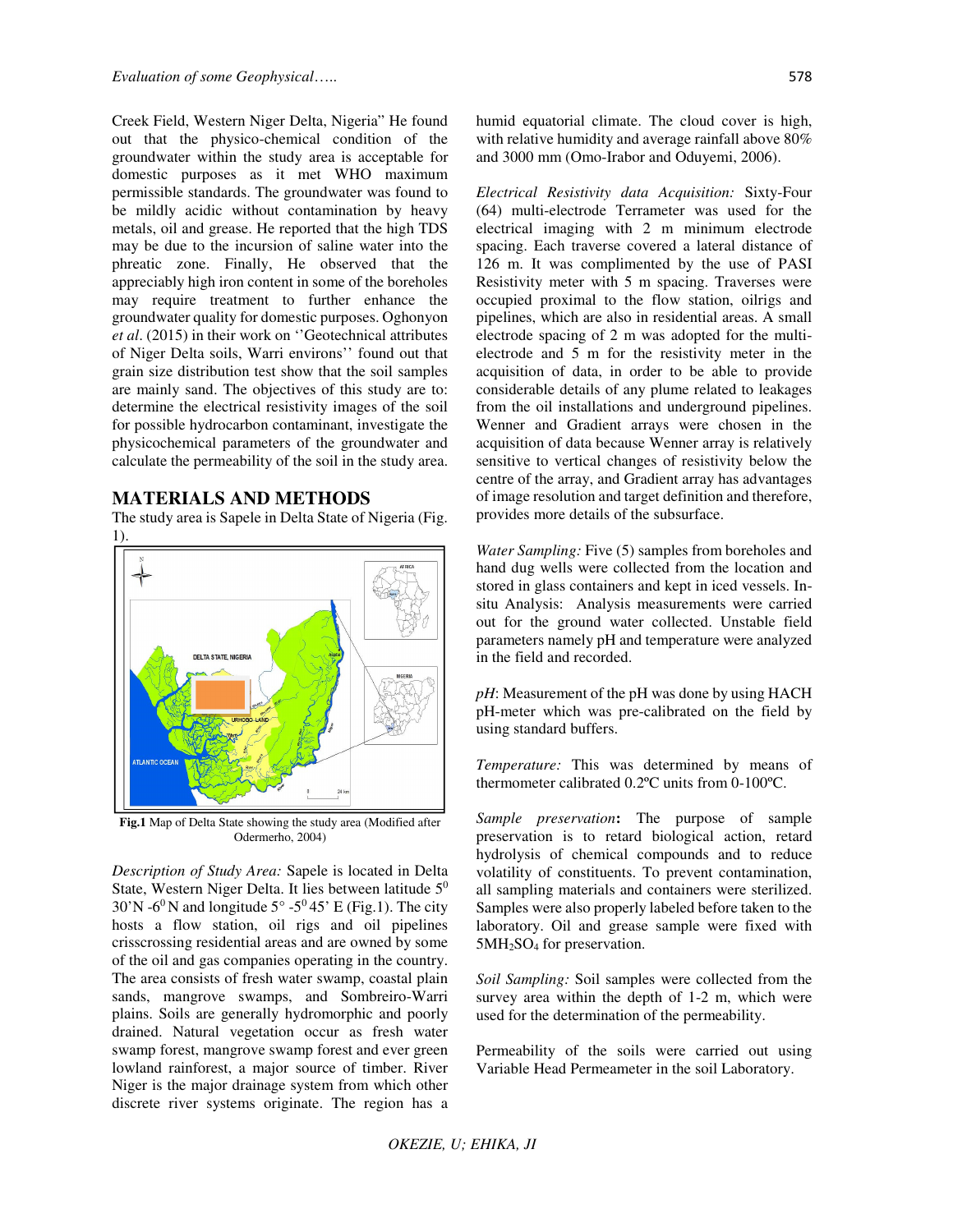*Electrical Resistivity data Processing:* Res2Dinv software was applied to iterate the acquired data. This software simulate the values of the apparent resistivity and that of the current electrode spacing to obtain a two dimensional (2-D) layered model. Consequently, resistivity and the depths of the layers were estimated. Borehole logs from the locations were used as an aid in the interpretation of the resistivity data. The elevation of the study area is about  $9 - 10$  m. Figure 2 shows the google image of Sapele showing the traverse lines, oil installations and water boreholes.

### **RESULTS AND DISCUSSION**

The results of the geophysical analysis from the study area are presented in the figures below. Figures 3, 4 and 5 show the Lithologic unit of Sapele, Gradient and Wenner array maps of traverse one respectively. Traverse one reveal the resistivity image along the profile. Integration of the two 2-D ERT array results show that subsurface is characterized with soil material with resistivity ranging from 25.8-26,067 Ω*m* reflective of varying degree of conductivity associated with varying lithology and fluid type. Figure 3 is the borehole data used for constraining the interpretation of the 2-D ERT sections.



**Fig. 3:**A typical stratigraphy column of a borehole showing the lithologic units of Sapele.



**Fig. 4.**2D Electrical resistivity image of Sapele along traverse 1 using Gradient array



**Fig. 5:** 2D Electrical resistivity image of Sapele along traverse 1 using Wenner array

The ERT result shows that the subsurface is composed predominantly of sand material from the surface to a depth of about 40 m beneath the surface. The 2-D electrical resistivity imaging result (Fig 4) show the resistivity distribution over a lateral distance of 126m from the surface to a depth of about 21m beneath the surface. The 2-D section revealed an anomalously high resistivity (9704-26067 $\Omega$ *m*) wedge shaped structure (characteristic of a contaminant plume) within a lateral distance of 30-50m, 52-58m and 122- 126m at a depth of 4.5-21.2m, 0.6-8m and 0.6-7m respectively. These anomalously high resistivity structures are attributed to the presence of hydrocarbon within the subsurface which may be due to leakages from various pipelines within the study area or possible activity of the vandals. Correlation with the borehole data (Figure 3) show that the subsurface is characterized predominantly with sand, and may compose of clayey sand/clay in some locations. The 2-D ERT result show that the resistivity within the depth of investigation range from 25.8- 26067 Ohm-m. Since the lithology in the study area is composed of sand with water table close to the surface, the high resistivity ( $\geq 9704 \Omega m$  wedge shaped structures) is a possible indication that the aquifer within this area may have been polluted by hydrocarbon. The geophysical data of traverse 2 are shown in the figures below. Figures 6 and 7 show the Gradient and Wenner array structures respectively. The two resistivity structures also show that the subsurface is equally compose of varying degrees of resistivity as can be seen from the resistivity values  $(43-123.982 \Omega m)$ , revealing varying degree of conductivity associated with lithology and fluid type. The 2-D section also revealed an anomalously high resistivity  $(13,293-123,982 \Omega m)$  wedge shaped structure within a varying lateral and vertical location distributed over the entire traverse.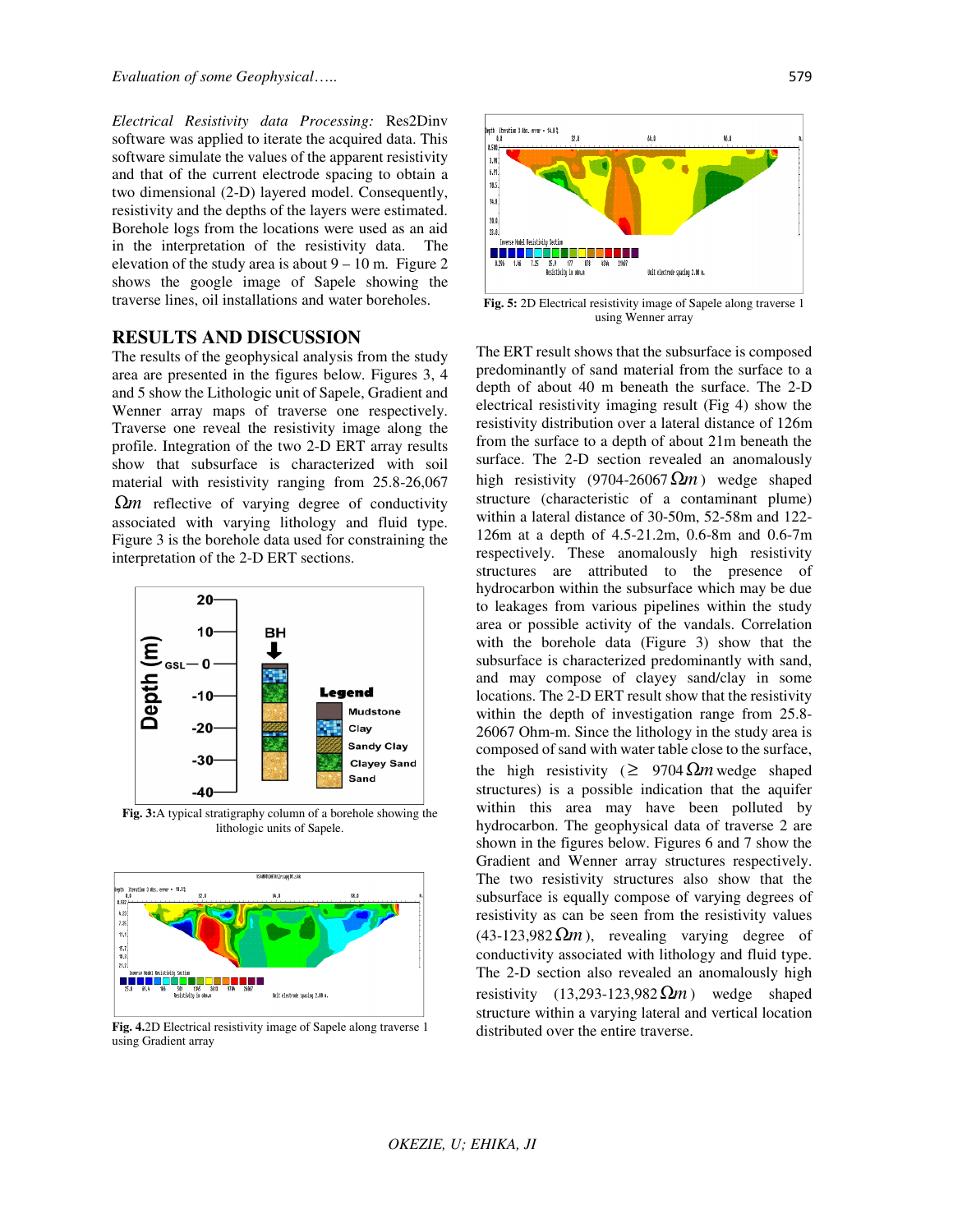

**Fig. 6**:2D Electrical resistivity image of Sapele along traverse 2 using Gradient array



**Fig. 7**: 2D Electrical resistivity image of Sapele along traverse 2 using Wenner array

At a lateral distance of 40-54m, 60-62m, 66-74m, 78- 90m and 98-120m at the depth of 18-21.2m, 4.23- 11.1m, 1-6m, 4-10m and 0.5-11m respectively. Possible hydrocarbon pollution were noticed. Integration of the two array maps and correlation with the borehole data (Figure 3) show that the resistivity of the sand layer within the depth of investigation of the 2-D ERT range from 45-123,982Ω*m* and may compose of fine to coarse sand/clay in some location. The geophysical results of traverse 3 are shown in the figures below. Figures 8 and 9 show the Gradient and Wenner array 2D resistivity structures. Traverse three (Figures 8 and 9) reveal the resistivity images along the survey line. Figures 8 and 9 show the Gradient and Wenner array structures respectively. The two resistivity structures show that the subsurface is compose of varying degrees of resistivity as can be seen from the resistivity values  $(28-13,366 \Omega m)$ , revealing varying degree of conductivity associated with lithology and fluid type. The 2-D section also revealed an anomalously high resistivity (5538-13,366  $\Omega$ *m*) wedge shaped structure (characteristic of a

plume) within a varying lateral and vertical location distributed over the entire traverse.



**Fig. 8** 2D Electrical resistivity image of Sapele along traverse 3 using Gradient array



**Fig. 9** 2D Electrical resistivity image of Sapele along traverse 3 using Wenner array

At a lateral distance of 10-15m, 18-40m, 45-60m, 65- 75m and 76-120m at the depth of 1-3m, 4-12m, 0.5- 5m, 12-21.2m and 0.5-4m respectively beneath the surface, possible hydrocarbon pollution were noticed. Integration of the two array maps and correlation with the borehole data (Figure 3) show that the resistivity of the sand layer within the depth of investigation of the 2-D ERT range from 28-13,366Ω*m* and may compose of fine to coarse sand and clayey sand in some location. Results of traverses 4 and 5 are presented below. Figures 10 and 11 shows the Wenne rarray 2D resistivity structure of traverses 4 and 5 respectively.

Traverses 4 and 5 (Figures 10 and 11) also reveal the resistivity image along the survey line.. The 2-D resistivity result shows that the subsurface is composed predominantly of sand material from the surface to a depth of about 25m beneath the surface. The 2-D electrical resistivity imaging result (Fig. 10) show the resistivity distribution over a lateral distance of 150m from the surface to a depth of about 25m beneath the surface.

.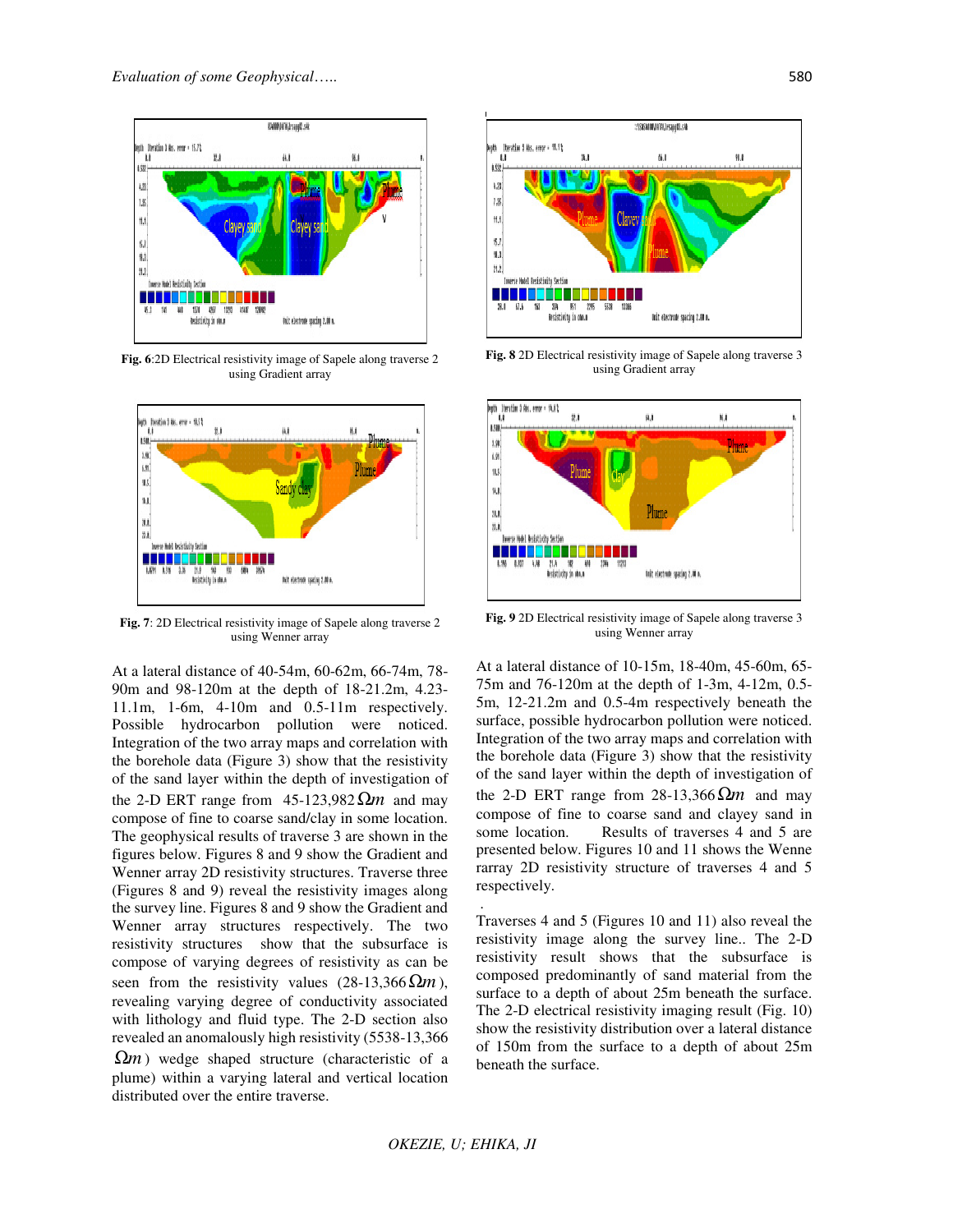

**Fig. 10** 2D Electrical resistivity image of Sapele along traverse 4 using Wenner array



**Fig. 11** 2D Electrical resistivity image of Sapele along traverse 5 using Wenner array

The results shows that Groundwater in Sapele are mildly acidic as seen from the pH values (4.6-5.8), except for the hand dug borehole 4 , which is 8.3 (Table 1). These can be attributed to the groundwater interaction with the soil and gas flaring in the area. The groundwater is fresh as can be seen from the low conductivity (50.6-153.5µS/cm), the values are in agreement with the low Total Dissolved Solids, TDS values (36.40-89.32mg/l). Meaning that the period of interaction of water with soil is short. The temperature of the water is normal as can be seen from the range  $(26 - 30<sup>0</sup>C)$ . The 2-D section revealed an anomalously high resistivity (1046-1723 $\Omega$ *m*) structure within a lateral distance of 10-35m; 36-58m; 75-96m; and 135- 150m at a depth of 1.25-12m; 1.25-12.4m; 1.25-20m and 1.25-12m respectively. Traverse 5 (Fig.11) reveal anomalously high resistivity (5542-13265Ω*m* ) structure within the lateral distance of 70-100m at a depth of 12-24m indicating that Hydrocarbon may have infiltrated into the soil within the surveyed area. The physic-chemical results are shown in the tables below. Tables 1 and 2 shows the hydrophysicochemical and heavy metal parameters respectively.The total Petroleum Hydrocarbon data are presented below. Table 3 show groundwater and surface water Total Petroleum Hydrocarbon as oil and grease.

| <b>Table 1.</b> Sample Statistics of Groundwater Hydro-Fhysical Farameters in Sapele. |             |                           |                     |                    |                            |  |
|---------------------------------------------------------------------------------------|-------------|---------------------------|---------------------|--------------------|----------------------------|--|
|                                                                                       | рH          | Temp<br>$\cdot ^{\circ}C$ | Cond.<br>$\mu$ S/cm | <b>TDS</b><br>mg/l | <b>Bicarbonate</b><br>mg/l |  |
| BH 1 (Hand dug)                                                                       | 4.8         | 28                        | 85.84               | 44.20              | 3.66                       |  |
| BH <sub>2</sub>                                                                       | 5.1         | 30                        | 74.30               | 37.15              | 3.66                       |  |
| BH <sub>3</sub>                                                                       | 4.6         | 30                        | 74.70               | 43.33              | 4.88                       |  |
| BH 4 (Hand dug)                                                                       | 8.3         | 27                        | 72.80               | 36.40              | 4.88                       |  |
| BH <sub>5</sub>                                                                       | 4.8         | 30                        | 82.69               | 47.98              | 4.88                       |  |
| WHO/SON Standard                                                                      | $6.5 - 8.5$ | 40                        | 1000                | 500                | 150                        |  |

**Table 1**: Sample Statistics of Groundwater Hydro-Physical Parameters in Sapele.

| <b>Table 2:</b> Sample Statistics of Groundwater Heavy Metals Concentration in Sapele |            |            |           |             |         |  |
|---------------------------------------------------------------------------------------|------------|------------|-----------|-------------|---------|--|
|                                                                                       | Iron       | Zinc       | Copper    | <b>Lead</b> | Cadmium |  |
|                                                                                       | $m\varrho$ | $m\varrho$ | $m\Omega$ | $m\Omega$   | mg/l    |  |
| BH 1 (Hand dug)                                                                       | 0.915      | 0.265      | 0.161     | < 0.002     | < 0.005 |  |
| BH 2.                                                                                 | 0.772      | 0.080      | 0.014     | < 0.002     | < 0.005 |  |

| <b>PARAMETERS ETHIOPE RIVER SAPELEBH 1BH 2</b>                                                |       |     |             |                 |       |  |
|-----------------------------------------------------------------------------------------------|-------|-----|-------------|-----------------|-------|--|
| <b>Table 3</b> Surface and Ground water Total Petroleum Hydrocarbons TPH (Gas Chromatography) |       |     |             |                 |       |  |
| WHO/SON STANDARD 0.3                                                                          |       | 3.0 | 0.5         | 0.01            | 0.003 |  |
| <b>BH</b> 5                                                                                   | 0.858 |     | 0.289 0.176 | < 0.002 < 0.005 |       |  |

TPH mg/l  $0.36$   $< 0.031$ 

BH 3 0.914 0.305 0.135 < 0.002 < 0.005 BH 4 (Hand dug)  $0.788$   $0.084$   $0.033$   $0.002$   $0.005$ <br>BH 5  $0.858$   $0.289$   $0.176$   $0.002$   $0.005$ 

| <b>Table 4:</b> Average Permeability of Sapele |                    |                    |                   |                 |                         |                         |  |
|------------------------------------------------|--------------------|--------------------|-------------------|-----------------|-------------------------|-------------------------|--|
| Test                                           | Initial<br>stand   | Final<br>stand     | Elapsed time      |                 | $_{\text{Loge}}$ $^{H}$ | $L$ log $e$ $H$         |  |
| <b>Nos</b>                                     | pipe ht $(H_1)$ mm | pipe ht $(H_2)$ mm | $(t_2-t_1)$ secs. | $t_{2} - t_{1}$ | H <sub>2</sub>          | $A(t_2 - t_1)H_2$       |  |
| -1                                             | 900                | 800                | 0.8               | 15.375          | 0.1178                  | $5.977 \times 10^{-3}$  |  |
| 2                                              | 800                | 700                |                   | 12.3            | 0.1337                  | $5.4271 \times 10^{-3}$ |  |
| 3                                              | 700                | 600                | 1.2               | 10.25           | 0.1542                  | $5.216 \times 10^{-3}$  |  |
| $\overline{4}$                                 | 600                | 500                | 1.4               | 8.786           | 0.1824                  | $5.288 \times 10^{-3}$  |  |
| .5                                             | 500                | 400                | 1.6               | 7.688           | 0.2231                  | $5.660 \times 10^{-3}$  |  |

*The average permeability,*  $K_{av}$ *<i>is* 5.514 x 10<sup>-3</sup> cm/sec